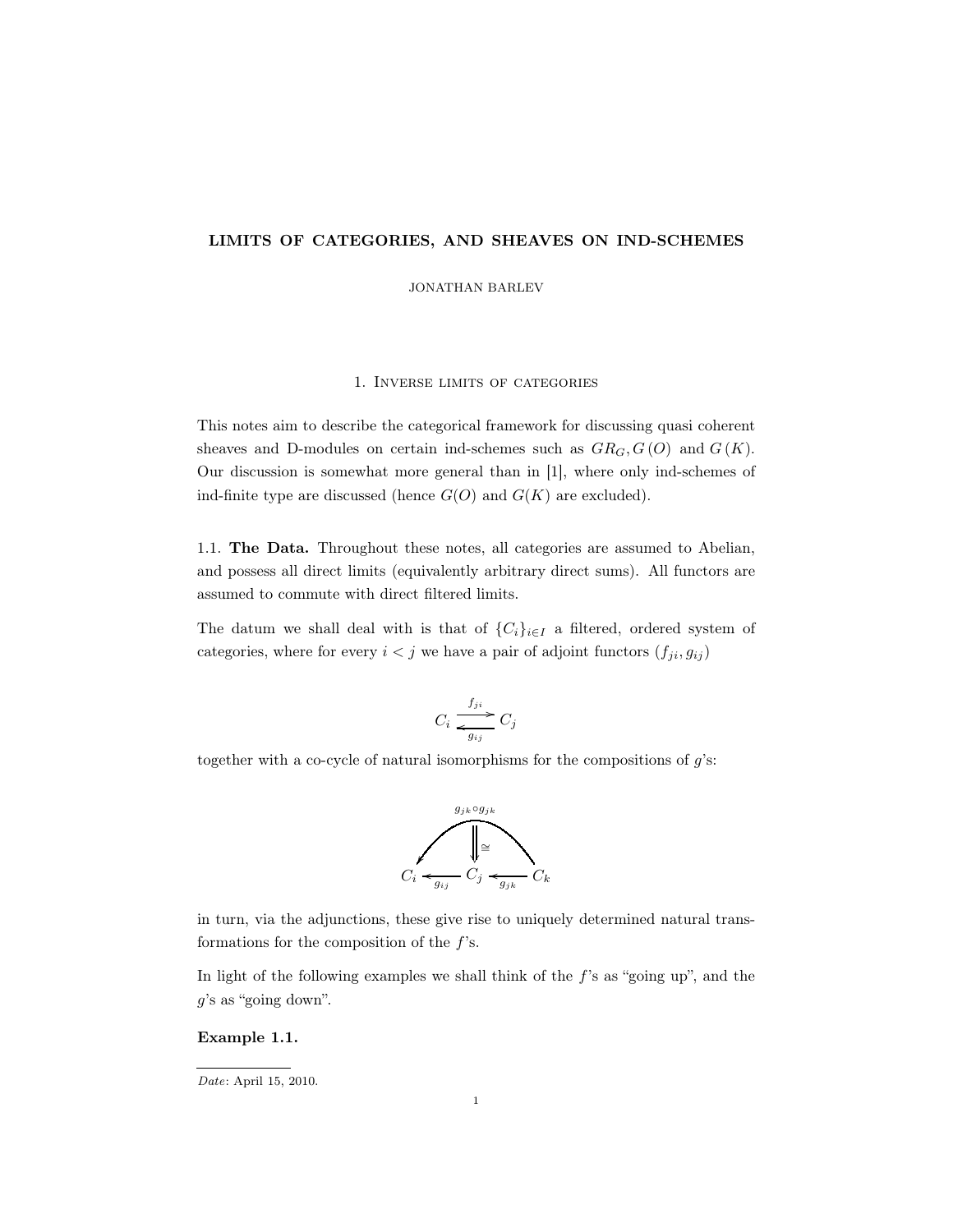Let  $Y = \lim Y_i$  a presentation of a reasonable strict ind-scheme over  $\mathbb{C}$ . I.e.  $Y_i$ 's are schemes,  $Y_i \stackrel{\iota_{ji}}{\longrightarrow} Y_j$  are closed embeddings, and the ideal of  $Y_i$  in  $Y_j$  is finitely generated (this is needed to ensure that !-pullback exists).

(1)  $C_i = \mathfrak{Q}co(Y_i)$  and

$$
\Omega co(Y_i) \overrightarrow{\sum_{g_{ij}=i_{ij}}^{f_{ji}=i_{ji}}}\Omega co(Y_j)
$$

Actually even better, just think of an ind-affine scheme, i.e. let A be an abelian, complete, separated topological ring whose toplogy is generated by a filtered system of open ideals  $\{I_i\}$ , s.t.  $I_i + I_j$  is finitely generated over  $I_i \cap I_j$  (In the affine case this assumption can be relaxed); then  $C_i$  =  $A/I_i$  – mod.

(2)  $C_i = D - \text{mod}(Y_i)$ , same maps as above.

1.2. Inverse limits. To the data  $\{C_i, g_{ji}, f_{ij}\}$  one might try to associate four limits; either inverse or inductive and with respect to either  $f's$  or  $g's$ .

Our object of interest is  $C := \underleftarrow{\lim_{g_{ji}}C_i}$ , this beast is defined by the same universal property that always characterizes inverse limits, this time in the 2-category of categories. It is a category whose objects consist of sequences of "strictly<sup>1</sup>  $q_{ii}$ compatible" objects, i.e. a sequence  $x_i \in C_i$ , and isomorphisms  $x_i \stackrel{\cong}{\to} g_{ij}(x_j)$ . Morphisms are sequences of morphisms  $\{x_i \to x'_i\}_{i \in I}$  which are compatible in the sense that following squares commute



Alternatively, think of I as an index category, and think of  $\cup C_i$  as a fibered category over I. Then  $\underline{\lim}_{g_{ji}} C_i$  is it's category of  $g_{ji}$ -cartesian sections (cf. the definition of quasi coherent sheaves on algebraic stacks).

C admits component maps  $C_i \stackrel{g_i}{\leftarrow} C$  (for  $x = (x_i) \in C$ ,  $g_i(x) = x_i$ ). These are appropriately compatible with  $g_{ji}$ 's, i.e. have natural isomorphisms

<sup>&</sup>lt;sup>1</sup>In contrast with lax sequences, where the maps are not required to be isomorphisms.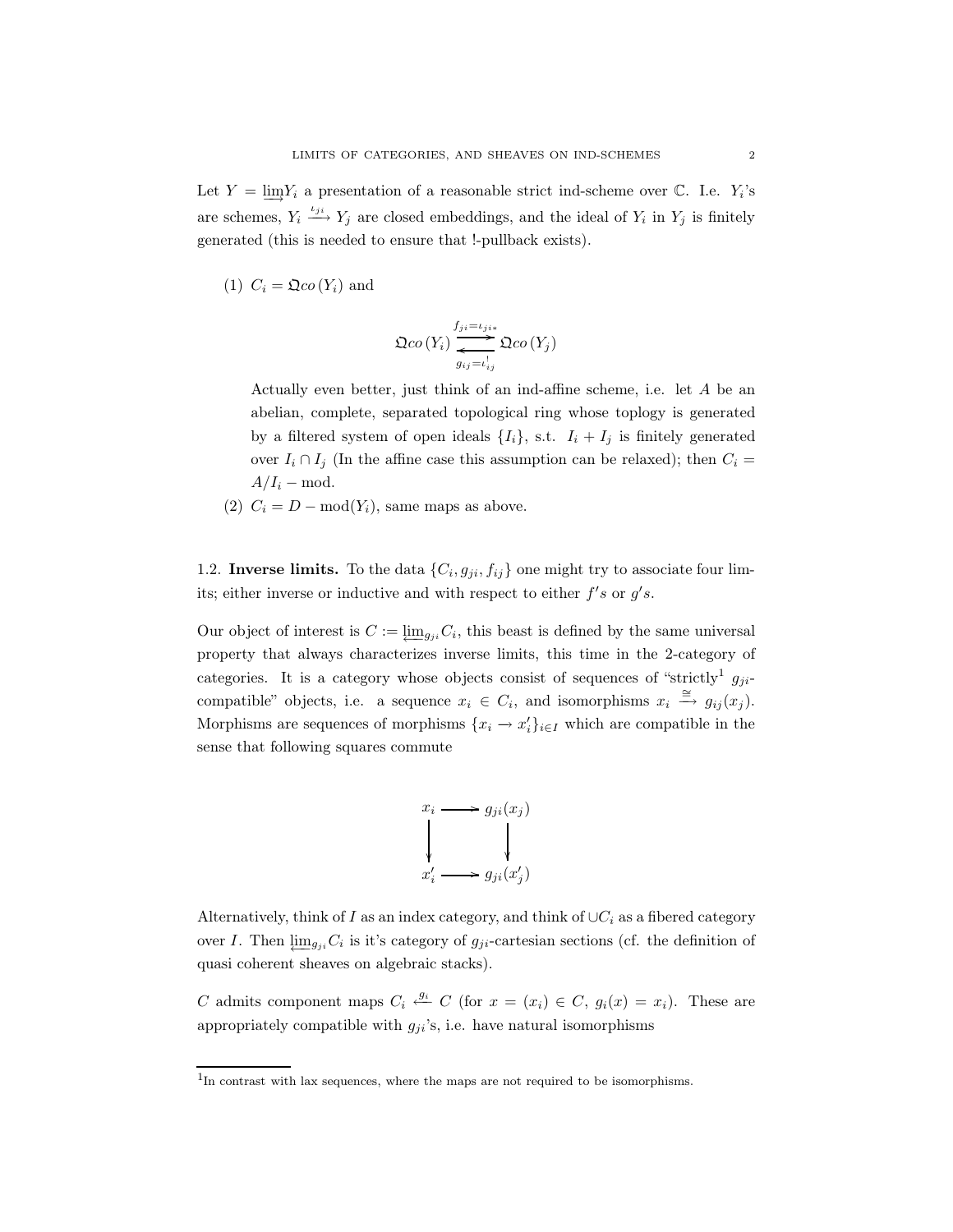

Example 1.2. In example 1 objects of this inverse limit are often called !-sheaves. When  $Y = \text{spf}A$ , this inverse limit is no more than the category of continuous A-mod's, which are topologically discrete.

Remark 1.3. C is an abelian category, and contains all filtered direct limits. In particular, kernels and filtered direct limits are taken termwise, but co-kernels require some more tampering, this is done in 1.6.

1.3. **Mapping out of**  $C^2$ . The description above makes mapping out of C easy (as is always the case for inverse limits). Note that so far we have made no use of the  $f$ 's, the role they play is to allow a description of functors out of  $C$ .

**Proposition 1.4.** The functors  $g_i$  admit left adjoints  $f_i$ 

$$
C_i \xrightarrow[g_i]{f_i} C
$$

*Proof.* Fix  $i \in I$ , in order to define  $f_i$  we must define a  $g_{ji}$  compatible family of functors  $(C_i \xrightarrow{(f_i)_j} C_j)$  ( $f_i$ 's components). Indeed, given an object  $x \in C_i$  let  $(f_i(x))_i = \lim_{k>i,j} g_{jk} \circ f_{ki}(x)$ 

This is directed by the morphisms, for every  $k' > k$ ,

$$
g_{jk} \circ f_{ki}(x) \longrightarrow g_{jk} \circ g_{kk'} \circ f_{k'i}(x) = g_{jk'} \circ f_{k'i}(x)
$$

It is routine to check that objects are  $g_{ji}$  compatible. Defining  $f_i$  on morphisms is straightforward as well.

 $^{2} \mathrm{This}$  subsection is not used until deinition 2.8.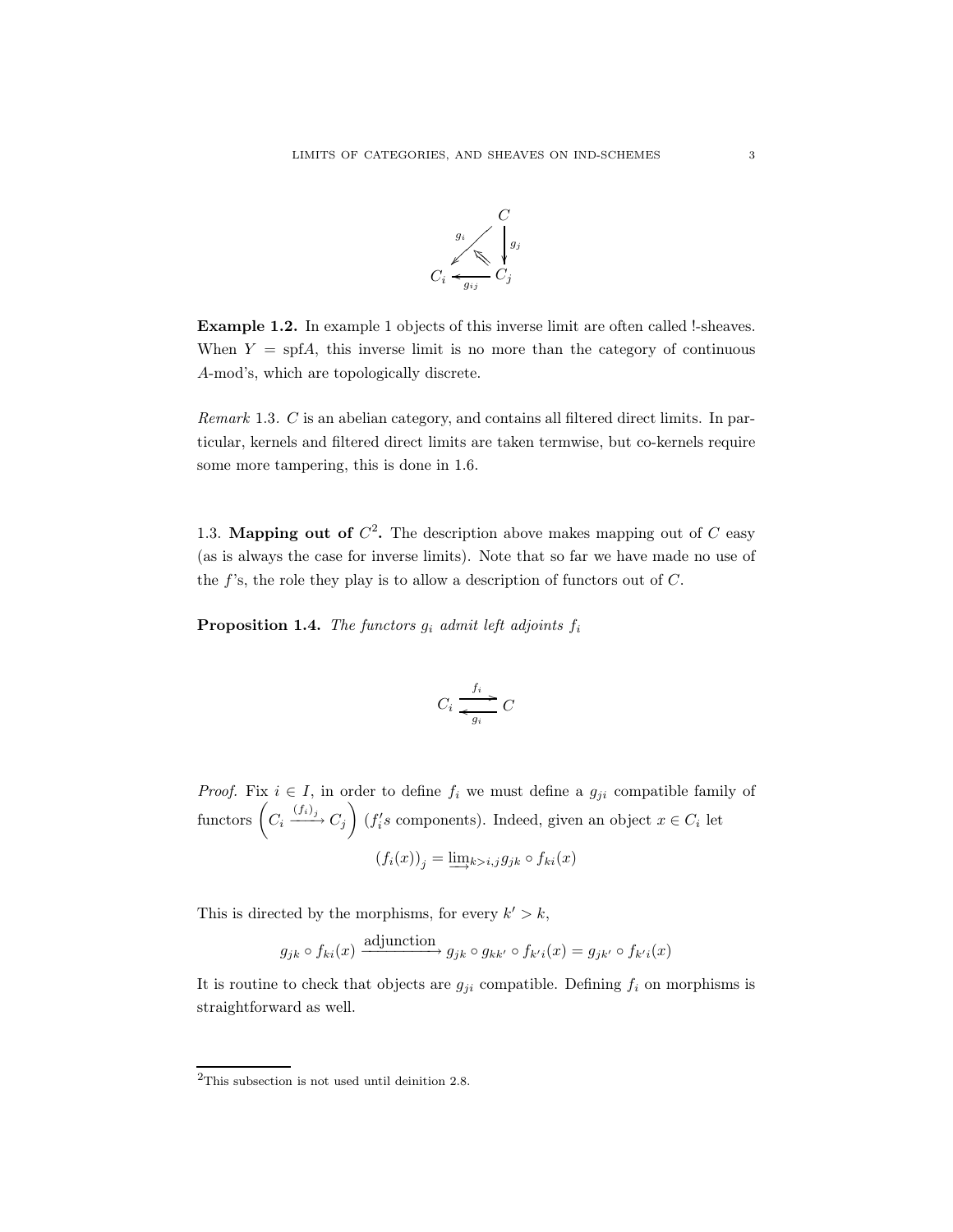Let us show that  $(f_i, g_i)$  are adjoint.

$$
\begin{aligned}\n\text{Hom}_C\left(f_i(x_i), (y_j)\right) &= \\
&= \underline{\lim}_{j>i} \text{Hom}_{C_j}\left(\underline{\lim}_{k>j} g_{jk} \circ f_{ki}(x_i), y_j\right) \\
&= \underline{\lim}_{j>i} \underline{\lim}_{k>j} \text{Hom}_{C_j}\left(g_{jk} \circ f_{ki}(x_i), g_{jk}(y_k)\right) \\
&= \underline{\lim}_{k>i} \underline{\lim}_{k>j>i} \text{Hom}_{C_j}\left(g_{jk} \circ f_{ki}(x_i), g_{jk}(y_k)\right) \\
&= \underline{\lim}_{k>j} \text{Hom}_{C_j}\left(f_{ki}(x_i), y_k\right) \\
&= \text{Hom}_{C_i}\left(x_i, y_i\right)\n\end{aligned}
$$

The 4th equality follows from the fact that the Hom-sets in question form a double directed system with respect to j and k.  $\Box$ 

Remark 1.5. The  $f_i$ 's are  $f_{ij}$  compatible, i.e. there exist natural isomorphisms



**Construction 1.6.** We may use 1.4 to construct objects of  $C$  as follows. Given the data of  $c_i \in C_i$  and a compatible family of morphisms<sup>3</sup>  $f_{ji}(c_i) \rightarrow c_j$  (equivalently, a compatible family  $c_i \rightarrow g_{ij}(c_j)$ , the  $(f_i, g_i)$ -adjunction makes  $f_i(c_i)$  a directed system of objects in C, to which we associate the object  $\lim f_i(c_i)$ . For instance, this is the method to construct co-kernel in  $C$  from the termwise co-kernels (which are a g-lax, but not strict, sequence).

Remark 1.7. If it happens that  $f_{ij} \circ g_{ji} \cong 1_{C_i}$  (equivalently  $f_{ij}$  is fully faithfull), as is the case in both the examples in 1.1, then  $f_j : C_i \to C$  simply amounts to taking an object of  $C_j$   $f^* \# \mathbb{Q}$ -ing it up along all  $i > j$  and g'ing down along all  $i < j$  (cf. exercise 1.2).

**Proposition 1.8.** For any category  $D$  (satisfying our assumptions) the datum of a functor  $\Phi: C \to D$  is equivalent to that of a collection of functors and a co-cycle of natural isomorphisms



 $3$ i.e. a lax  $f$ -sequence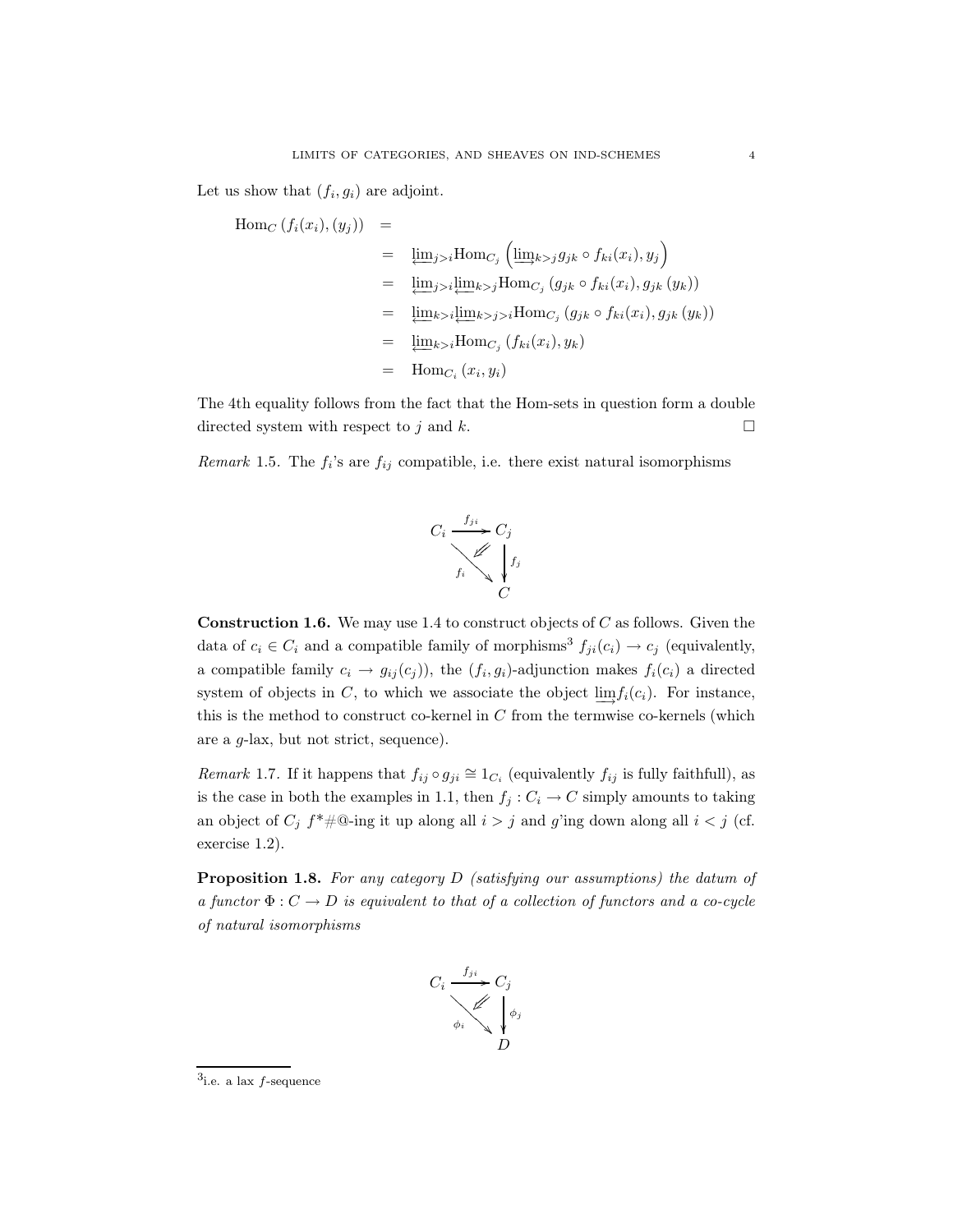That is  $\underline{\lim}_{g_{ji}} C_i = C = \underline{\lim}_{f_{ij}} C_i$ <sup>4</sup>.

*Proof.* Given  $\Phi$ , define  $\phi_i = \Phi \circ f_i$ , the adjunction is used to shown  $f_{ij}$ -compatibility.

Conversely, assume we are given the datum of the  $\phi_i$ 's and natural isomorphisms. Note that for every  $x = (x_i) \in C$  we get a directed system of objects in D by

$$
\phi_i(x_i) \cong \phi_j \circ f_{ji}(x_i) \to \phi_j(x_j)
$$

(the last map is given by the adjunction of  $(f_{ij}, g_{ji})$ ). Define  $\Phi(x) = \lim_{i \to j} \phi_i(x_j)$  on objects, and termwise on morphisms.

To complete the claim it remains to present an isomorphisms of functors

$$
\Phi \cong \underline{\lim}_{i} \Phi \circ f_{i} \circ g_{i} \quad \text{and} \quad \phi_{i} \cong \underline{\lim}_{i} \phi_{j} \circ g_{j} \circ f_{i}
$$

Unraveling (and remembering all functors commute with direct limits) Both of these reduce to the existence of

$$
1_C \cong \varinjlim_i f_i \circ g_i
$$

We leave this as an exercise in unraveling the definitions and commuting limits.  $\Box$ 

Remark 1.9. If one is only interested the construction of a functor  $\Phi: C \to D$ , one can relax the requirement in 1.8, that the transformations be isomorphisms, and allow any co-cycle of natural transformations. The same construction is used. Of course, distinct data may now give rise to equivalent functors.

1.4. Compactly generated categories. Next we introduce the notions of compact objects and categories, which simplify the story above. Recall that maps in to inverse limits are easily understood, but mapping out is generally trickier.

**Definition 1.10.** An object  $x \in C$  is called *compact* if for any directed system of objects the natural map below is an isomorphism

$$
\operatorname{Hom}(x, \varinjlim x_i) \to \varinjlim \operatorname{Hom}(x, x_i)
$$

For a category  $C$ , we denote by  $C<sup>c</sup>$  it's full subcategory of compact objects.

**Definition 1.11.** A category C is called *compactly generated* if every object in C is the direct limit of compact objects.

**Example 1.12.** For any quasi-projective scheme X consider  $\mathfrak{Q}_{\mathcal{CO}}(X)$ ; it's compact objects are finitely presented sheaves, and it is compactly generated.

<sup>&</sup>lt;sup>4</sup>In the sense that is satisfies the appropriate universal property in the 2-category of inductively complete categories and functors which preserve inductive limits.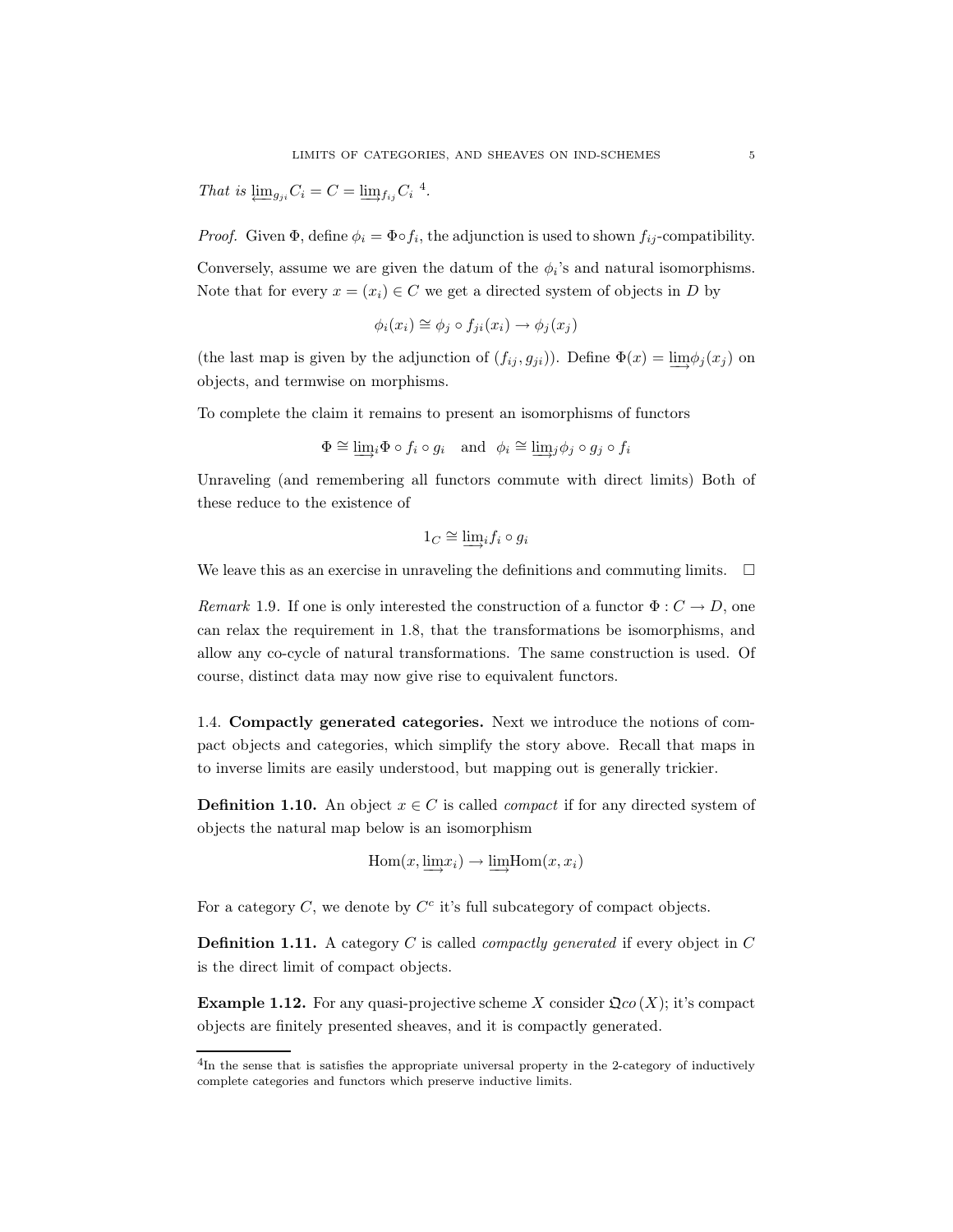Observation 1.13. (1) A compactly generated category is completely determind by it's compact objects in the sense that for any two objects, choosing a limit presentation we may describe their morphisms as well.

 $Hom(c, d) = Hom(\lim c_i, \lim d_i) = \lim_i \lim_i (c_i, d_i)$ 

(2) If a functor  $F: C \to D$  admits a right adjoint, G, which commutes with direct limits, then F sends compact objects to compact objects. If  $c \in C$ is compact

$$
\operatorname{Hom}_{D}\left(F\left(c\right), \underline{\lim}d_{i}\right) = \operatorname{Hom}_{C}\left(c, \underline{\lim}G\left(d_{i}\right)\right) = \underline{\lim} \operatorname{Hom}_{D}\left(c, G\left(d_{i}\right)\right) = \underline{\lim} \operatorname{Hom}_{D}\left(F\left(c\right), d_{i}\right)
$$

Now let use return to our system of categories  $\{C_i\}$  and it's inverse limit C.

**Proposition 1.14.** If each  $C_i$  is compactly generated, then so is  $C$ . An object in C is compact iff it is isomorphic to  $f_i(c_i)$  for some  $i \in I$  and  $c_i \in C_i^c$ .

*Proof.* By the observation above,  $f_i$  carries the compact objects of  $C_i$  to compact objects in C. Since  $f_i$  also commutes with direct limits, the image of each  $f_i$  consists of compactly generated objects. As noted in the proof of 1.8, for every  $c \in C$  we have  $c \approx \lim f_i g_i(c)$ . This proves the first assertion.

For the second assertion let  $c \in C$  be a compact object. This is the first place we use that  $C_i$  and C are all abelian categories. Present  $c = \underbrace{\lim} f_i(c_i)$  for  $c_i \in C_i^c$ , as c is compact the identity on c must factor  $c \to f_i(c_i) \to c$  for some i. It follows  $f_i(c_i) = k \oplus c$  for some object  $k \in C$ . k must be compact as well (direct summand of a compact) so the same argument shows there exists a surjection  $f_j(k_j) \rightarrow k$ , for some  $k_j \in C_j^c$ . With out loss of generality (replacing i and j by some  $k > i, j$ ), we assume  $i = j$  and so obtain a presentation  $f_i(k_i) \stackrel{\alpha}{\rightarrow} f_i(c_i) \rightarrow c \rightarrow 0$ .

To conclude, note

$$
\begin{aligned} \text{Hom}_C\left(f_i(k_i), f_j(c_j)\right) &= \lim_{\substack{k}} \text{Hom}_{C_k}\left(f_{ki}(k_i), f_{kj}(c_j)\right) \\ &= \text{Hom}_{C_i}\left(k_i, g_i f_j(c_j)\right) \\ &= \lim_{\substack{k}} \text{Hom}_{C_i}\left(k_i, g_{ik} f_{kj}(c_j)\right) \\ &= \lim_{\substack{k}} \text{Hom}_{C_k}\left(f_{ki}(k_i), f_{kj}(c_j)\right) \end{aligned}
$$

thus  $\alpha$  comes from some map  $f_{ki}(k_i) \xrightarrow{\alpha_k} f_{kj}(c_j)$ . It follows that

$$
c = h_k \left( \text{coker} \left( f_{ki}(k_i) \xrightarrow{\alpha_k} f_{kj}(c_j) \right) \right)
$$

hence comes from  $C_k$ .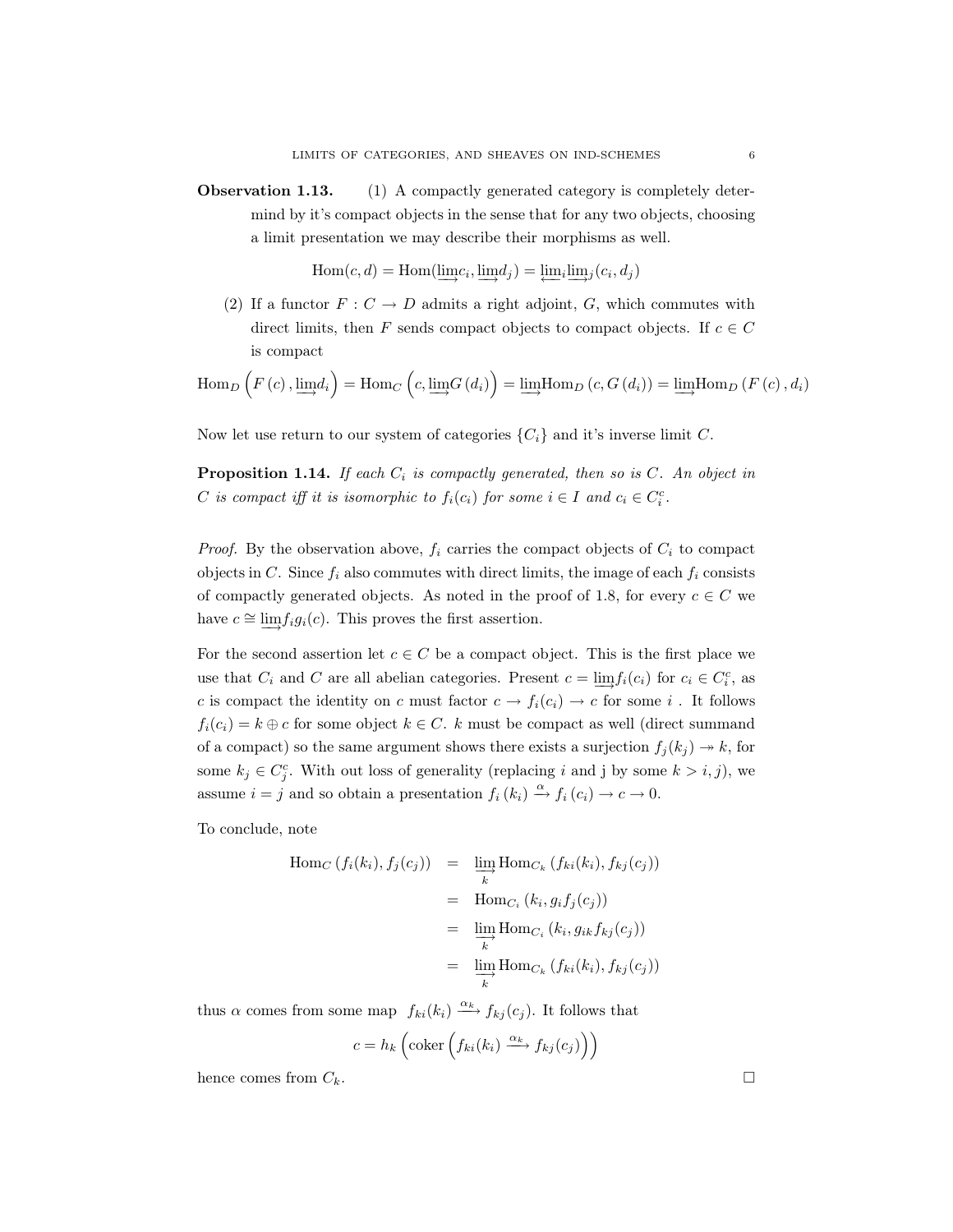**Observation 1.15.** The point of all this is that  $f_i(c_i)$ , for all  $c_i \in C_i^c$ , generate all the objects in C. Hom's from a compact object considerably, for  $c_i \in C_i^c$ 

$$
\operatorname{Hom}_{C}\left(f_i(c_i),\left(c_j^{'}\right)\right) = \varinjlim_{k} \operatorname{Hom}_{C_k}\left(f_{ki}(c_i),c_k^{'}\right)
$$

so every morphism comes from some "finite stage". Moreover, in order to define a functor  $C \to D$ , it suffices to define appropriately compatible functors  $C_i^c \to D^5$ .

## 2. D-modules on infinite type schemes and on ind-schemes

We wish to construct the objects in the title out of D-mod's on finite type schemes. The "ind" part in the title has essentially been taken care of, e.g. on a finite type ind-scheme,  $Y = \underline{\lim} Y_i$  (i.e.  $Y_i$  are of finite type over  $\mathbb{C}$ . e.g.  $Gr_G$ ), define

$$
\text{D-mod}(Y) = \varprojlim_{\iota'_{ji}} \text{D-mod}(Y_i)
$$

One could do the same for an arbitrary ind-scheme - if only he could make sense of D-mod $(Y_i)$ , and  $\iota_{ji}^!$  when the  $Y_i$ 's are not of finite type. That is the purpose of this section.

#### 2.1. D-mod's on schemes of infinite type.

**Definition 2.1.** A scheme Y is called *good* if it admits a presentation

$$
Y=\underleftarrow{\lim}Y_j
$$

where the  $Y_j$ 's are schemes of finite type and  $Y_j \xleftarrow{\pi_{jk}} Y_k$  is a smooth surjection.

## Example 2.2.

- (1) Any scheme of finite type is good.
- (2)  $\text{specC}[x_1, x_2, \dots] = \lim_{n \to \infty} \mathbb{R}^n$  is good. More generally, for any smooth finite type schemeX, the scheme  $X[[t]] = \lim_{h \to \infty} X[t]/t^n$  is good, e.g.  $G(O)$  is good.
- (3) A closed subscheme of a good scheme, whose ideal is finitely generated, is good.
- (4)  $specC[|t|]$  is not good (but spf $C[|t|]$  will be reasonable the corresponding notion for ind-schemes).

Let  $C_i = D\text{-mod}(Y_i)$ . Since  $\pi_{ij}$  is assumed to be smooth  $\pi_{ij}^*$  exists, and we get an inverse system of categories, as in section 1, using the maps

<sup>5</sup>We stress all functors are assumed to commute with direct limits.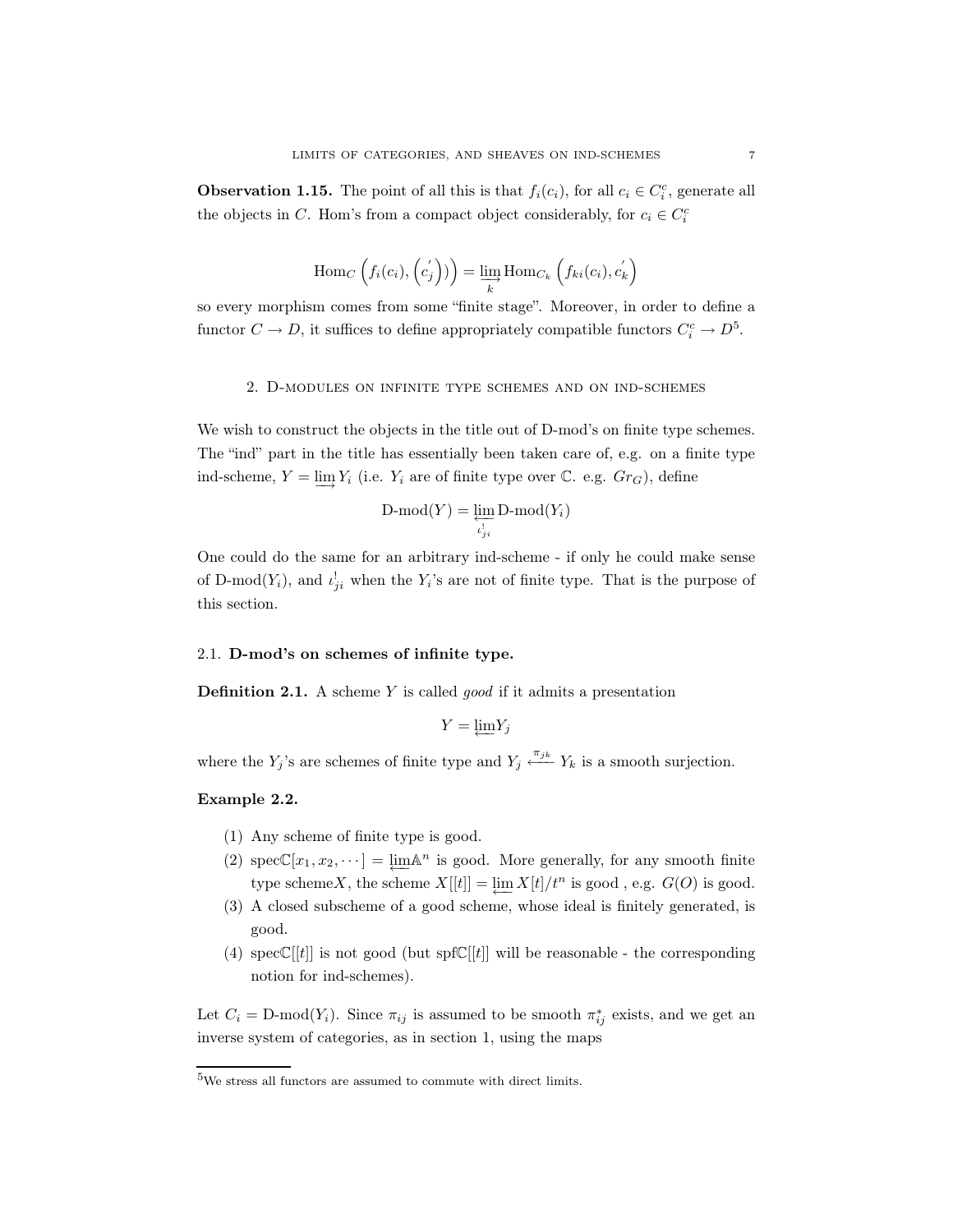$$
\text{D-mod}(Y_i) \underbrace{\sum_{g_{ij} = \pi_{ji}}^{f_{ji} = \pi_{ji}^*}}_{\pi_{ji}} \text{D-mod}(Y_j) \qquad \cdots \underbrace{\sum_{g_{ij} = \pi_{ji}}^{n_i^*}}_{\pi_{ik}} \text{D-mod}(Y)
$$
\n
$$
Y_i \leftarrow \underbrace{\pi_{ji}}_{\pi_{ji}} Y_j \qquad \cdots \leftarrow Y
$$

set

 $D\text{-mod}(Y) := \lim_{\pi_*} D\text{-mod}(Y_i) \cong \lim_{\pi^*} D\text{-mod}(Y_i)$ 

and denote the projections by D-mod $(Y) \xrightarrow{\pi_{i*}} D\text{-mod}(Y_i)$ .

The discussion so far has been only in the context of the abelian category, however  $\pi_*$  on this level is unsatisfactory and we shall want to make sense of all this in a derived setting. In fact, all the notions of section 1 make sense for triangulated categories, equipped with DG-models. The issue is choosing which derived categories to use (left or right D-mod's). There is a caveat here and we postpone this point.

2.2. **D-mod operations.** Let  $Y \xrightarrow{h} Z$  be a map of good schemes. We show that  $h_*: \text{D-mod}(Y) \to \text{D-mod}(Z)$  always exists, and discuss when  $h^!$  exists.

Construction 2.3.  $h_* : D\text{-mod}(Y) \to D\text{-mod}(Z)$ .

We must construct compatible functors  $D\text{-mod}(Y) \to D\text{-mod}(Z_i)$ . As  $Z_i$  is of finite type,  $h$  factors for  $j$  large enough



For such j, we define  $h_{i*}$  as the composition D-mod(Y)  $\xrightarrow{\pi_{i*}}$  D-mod(Y<sub>j</sub>)  $\xrightarrow{h_{j*}}$ D-mod( $Z_i$ ) (note this does not depend on j, as long as it large enough so the map factors). There exists a co-cycle of natural isomorphisms



thus we get our functor D-mod(Y)  $\xrightarrow{h*}$  D-mod(Z). Note that if  $g: Z \to W$  then  $g_* \circ h_* \cong (g \circ h)_*.$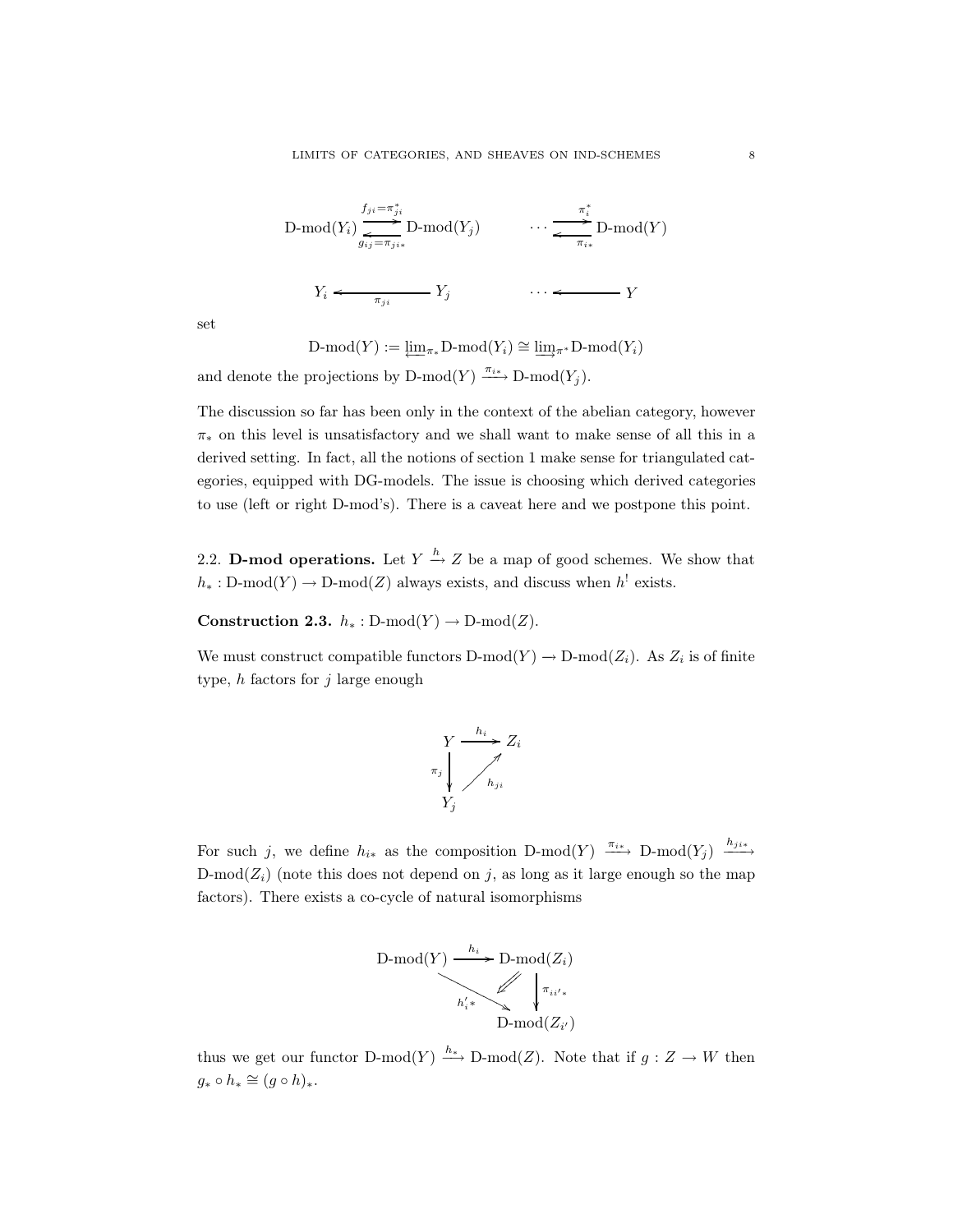Also note, on the abelian level  $h_{i*}$  is a composition of left exact functors, hence is left exact. h<sup>∗</sup> is an inverse limit of left exact functors hence also left exact.

In general,  $h^!$  will not exist, however we do have the following special case.

**Proposition 2.4.** If  $h: Y \hookrightarrow Z$  is a closed embedding, and the ideal of Y in Z is finitely generated; then  $h_*$  admits a right adjoint  $h': D\text{-mod}(Z) \to D\text{-mod}(Y)$ .

*Proof.* As this is a local question, assume  $Y = \text{spec}A$  and  $Z = \text{spec}B$  are affine. Let  $Z = \varprojlim_{i \in J} Z_i$  be a presentation of Z. In general, there is no reason for Y to have a presentation whose underlying poset is related to that of Z. However, in our case we can arrange for both schemes to be presented on the same poset and for the map to "factor through" the presentation as follows. Let  $I \subset B$  be the ideal of  $Y$  in  $Z$ , it is finitely generated by assumption; whence we may assume that for all j  $I \cap B_j$  generates I, where  $B_j := \mathcal{O}_{Z_j}$ . Certainly  $A = B/I = \varprojlim_j B_i/B_i \cap I$ , moreover the following square is cartesian by construction

$$
B_i/B_i \cap I \longleftarrow B_i
$$
\n
$$
B_j/B_i \cap I \longleftarrow B_j
$$

implying this is a good presentation of Y. Evidently  $h = \lim h_i$ , where

$$
h_i: Y_i := \text{spec} B_i / B_i \cap I \to \text{spec} B_i = Z_i
$$

Since for every  $i$  we have the adjoint pair

$$
\mathrm{D-mod}(Y_i) \xrightarrow[k_i]{h_{i*}} \mathrm{D-mod}(Z_i)
$$

we are led to define  $h' = \varprojlim_{\iota'_{ji}} h_i^{\iota}$ . This is indeed seen to be a right adjoint to  $h_*$ .

Remark 2.5. It is obvious from the proof that  $h^!$  exists in somewhat greater generality than closed embeddings, i.e. whenever  $Y$  and  $Z$  may be presented on the same poset, I, and the map h factors through this presentation, with cartesian squares as above. For instance this is the case when  $Y \xrightarrow{h} Z$  is *finitely presented*, i.e. factors locally

$$
Y\to Z\times{\mathbb A}^n\to Z
$$

where the first map has a finitely generated ideal.